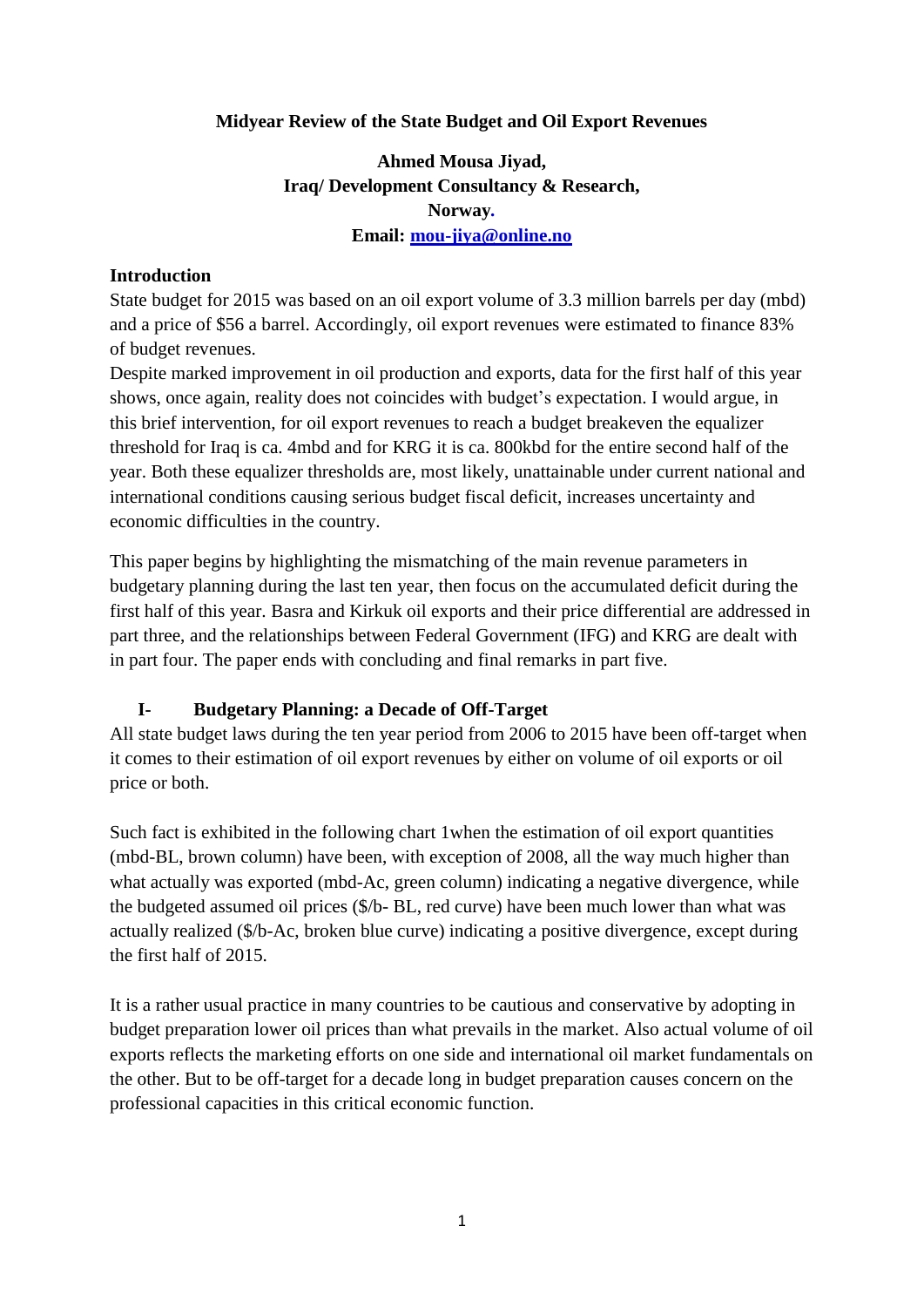#### **Chart 1**

**Budgeted oil export quantities (mbd-BL, brown column), Actual oil export (mbd-Ac, green column), Budgeted Oil Price (\$/b- BL, red curve) and Actually realized (\$/b-Ac, broken blue curve):** 

**2006-2015**



Source and notes for Chart 1: Author's compilation based on own data base compiled from various official sources. Data for 2015 refers to first half of the year only.

The high realized oil prices during the period from early 2009 to September 2014 had in fact not only compensating the off-target budgeted export volume during the same period, but also generating actual surplus in oil export revenues; thus relieving the concerned authorities from the responsibility of their failure and incompetence.

But the situation during the first half of 2015 is dramatically different from previous years in many aspects: first, for the first time in a decade that both actual oil export volume and oil prices are below what was adopted in the state budget, causing serious deficit in export revenues; second, all accumulated surpluses in the DFI that was resulted from higher oil revenues prior to mid-2014 have been practically exhausted; According to MEES<sup>1</sup>, DFI had a balance of \$18bn at the end of 2012; and statement at the end of an IMF Mission on Iraq asserts that DFI was already down to \$6.5bn at end-2013, and declined further to around \$4bn in November 2014.<sup>2</sup> Moreover, on 5 February 2015 Iraq Oil Report-IOR wrote, "The DFI has dipped to \$1 billion, according to two officials with access to the data."<sup>3</sup> Third, despite the crash in oil price since June 2014, Iraq state budget expenditures were not restrained by low

**.** 

 $2^{2}$  Statement at the End of an IMF Mission on Iraq, Press Release No. 14/560; December 9, 2014 <http://www.imf.org/external/np/sec/pr/2014/pr14560.htm>accessed 8 January 2015. 3 [http://www.iraqoilreport.com/news/iraq-financial-crisis-prompts-emergency-action-](http://www.iraqoilreport.com/news/iraq-financial-crisis-prompts-emergency-action-14051/?utm_source=IOR+Email+Update+Subscribers&utm_campaign=aae5f90b37-Email_Update&utm_medium=email&utm_term=0_f9870911e6-aae5f90b37-162279986)[14051/?utm\\_source=IOR+Email+Update+Subscribers&utm\\_campaign=aae5f90b37-](http://www.iraqoilreport.com/news/iraq-financial-crisis-prompts-emergency-action-14051/?utm_source=IOR+Email+Update+Subscribers&utm_campaign=aae5f90b37-Email_Update&utm_medium=email&utm_term=0_f9870911e6-aae5f90b37-162279986)

 $<sup>1</sup>$  MEES, Vol. 56, No. 42, 18 October 2013</sup>

[Email\\_Update&utm\\_medium=email&utm\\_term=0\\_f9870911e6-aae5f90b37-162279986](http://www.iraqoilreport.com/news/iraq-financial-crisis-prompts-emergency-action-14051/?utm_source=IOR+Email+Update+Subscribers&utm_campaign=aae5f90b37-Email_Update&utm_medium=email&utm_term=0_f9870911e6-aae5f90b37-162279986) accessed 7 February 2015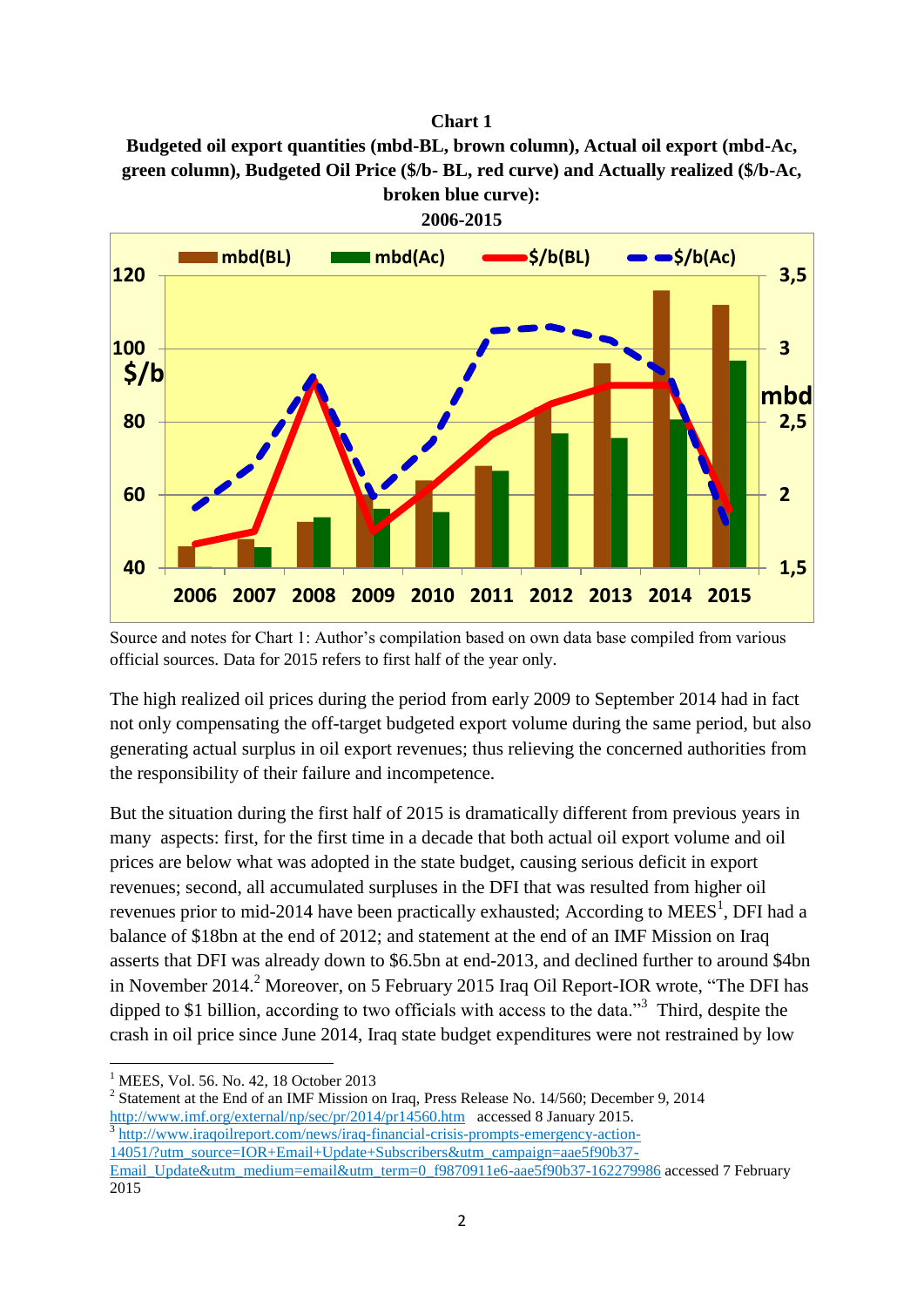revenue reality, fourth, the "Da'esh factor" and its serious impacts on security situation represents effective drain on the economy and the annual budget.

Excluding Da'esh effect and leaving the escalated expenditures aside, which in my humble views is a reflection of Iraqi politics premises rather than economically sound, the above persistent divergence between budgeted and actual oil export volumes and oil prices could reflect chronic weak institutional and governance capabilities in the budget process and resource-revenue management at large.

## **II- Accumulated Deficit in Oil Revenue**

Daily oil export revenues during the period June 2014 –June 2015 was on a declining trend from July 2014 reaching its lowest level of \$105 million in January 2015 before it recovers gradually to reach \$178 million in June 2015; on a half yearly base daily oil export revenues during the last half of 2014 was \$209.3 million declining to a daily revenues of \$147.3 million in the first half of 2015- a 31.7% decline. But the daily export volume was on, interrupted, increase during the same period: from 2.545 mbd during last half of 2014 to 2.919 mbd during the first half of 2015; and increase of 14.7%.

**Chart 2 Daily Revenues (\$/d, million) and Daily Exports (million barrels): July 2014-July 2015**



Source and notes for Chart 2: Author's compilation based on own data base compiled from MoO website. LHS: left hand side, RHS: Right hand side

This increase in oil export while oil revenues decline reflects the impacts of the crash in oiprices. Average Iraqi oil price was at its peak of \$102.3 a barrel in July 2014, then plummeted to its lowest at \$41.8/b in January 2015 then began picking up to the vicinity of \$55.9/b in May then declined slightly to \$55.6/b in June 2015. The question remains unanswered on whether oil prices had finally reached its bottom before picking up unabated.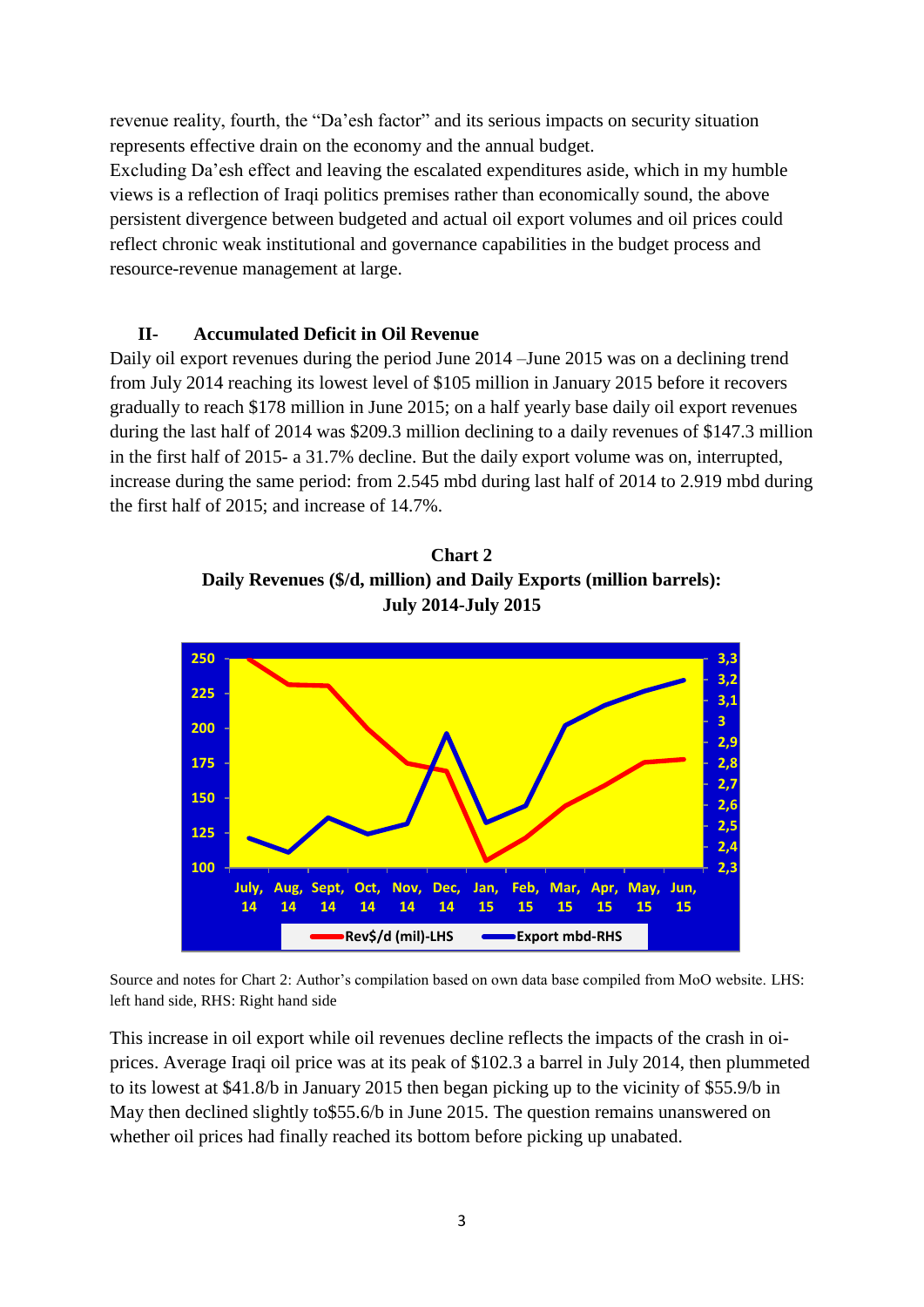Such a decline in both oil prices and oil export revenues had worsen the fiscal crisis in the country by accumulating actual deficit in oil export revenue (AOERD).

Since, as mentioned above, both actual oil export volumes and oil prices were lower than what the budget envisaged, there was actual deficit on each month of the first part of the yearthough on a declining trend. The following chart 3 presents comparison between budgeted oil export revenues (BOER, light blue column), actual oil export revenues (AOER, dark blue column), actual oil export revenue deficit (AOERD, red column) and accumulated fiscal/ oil revenue deficit (AFD, green curve)

# **Chart 3 Budgeted oil export revenues (BOER), Actual oil export revenues (AOER), Actual oil export revenue deficit (AOERD) and Accumulated fiscal/ oil revenue deficit (AFD): January-June 2015 (\$million)**



Source and notes for Chart 3: Author's compilation based on own data base compiled from MoO website and State Budget Law 2015.

Deficit in actual monthly export revenue was at its peak of \$2.471 billion in January 2015 then began declining due to improved oil prices and increase in export quantities (primarily from the southern Iraq) reaching its lowest of \$226 million in June when both thresholds for oil exports and prices are approaching the vicinity of what was adopted by the budget, despite the marked reduction of Kirkuk oil due to KRG failure to fulfil its obligations under 2015 budget law (as discussed next).

Anyhow, total deficit in oil export revenues during this six month period reached \$6.756 billion; and to reach their breakeven during the second half of the year at \$56/b, oil export has to reach 3.959mbd; and even more if oil price falls below this threshold. Can Iraq's production capacity support an export level of such magnitude? Most likely not!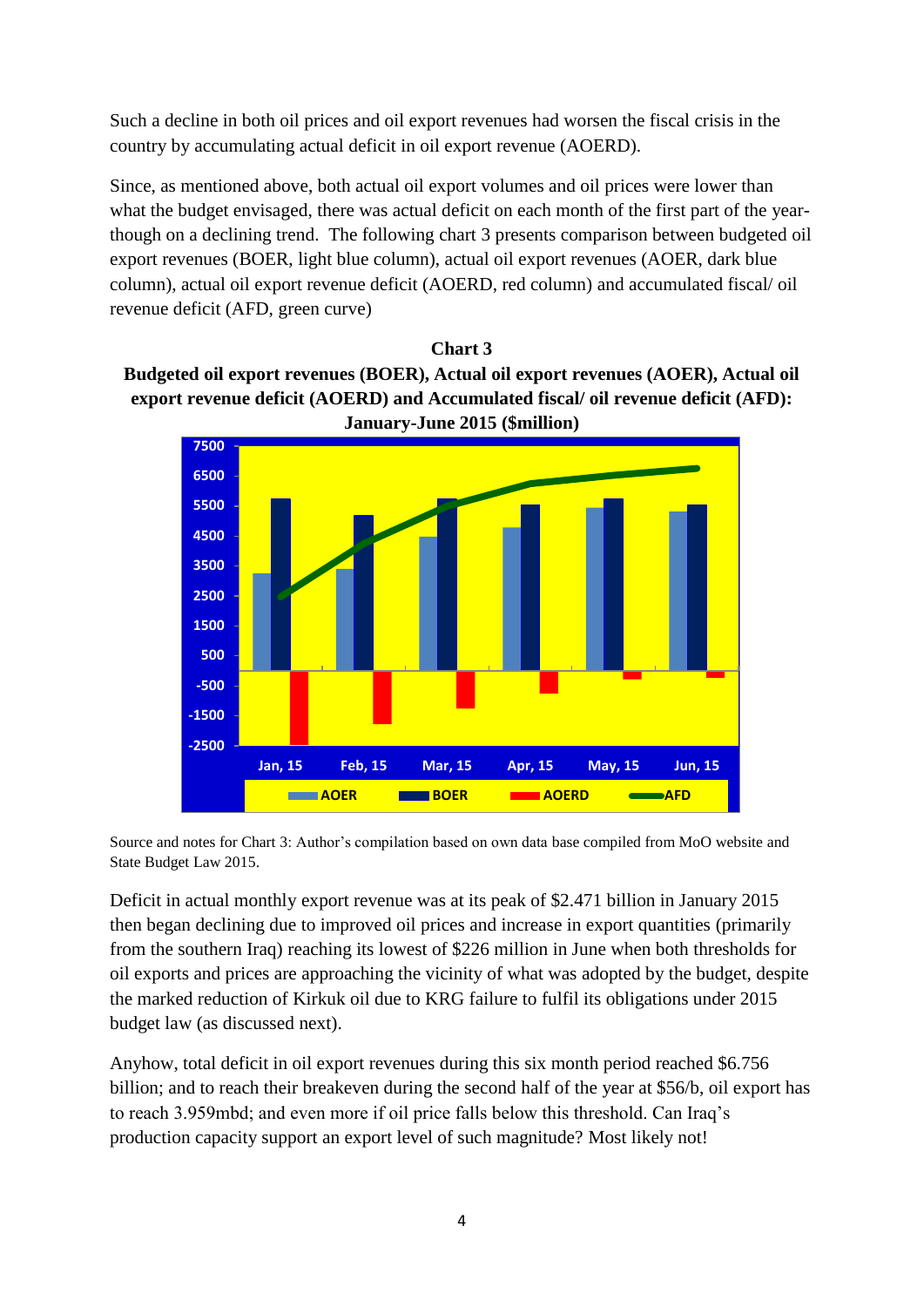## **III- Basra and Kirkuk Oil Exports and their Price Differential**

Iraq exports its oil to three main market destinations: Asia, Europe and the Americas, in addition to minor quantities to MENA region. SOMO (state oil marketing entity) has developed different pricing formula for each of these market destinations for its main crudes: Basra and Kirkuk. As from June 2015 SOMO introduced, at last, a distinct Basra Heavy and thus Iraqi oil is exported under three brands of crude oil.<sup>4</sup> Available unofficial information indicates that first Basra Heavy shipment of 0.592mbd, at an average API of 23.88, was exported during June 2015.<sup>5</sup> But SOMO export data still refers to the aggregate of monthly exports and revenues for the two brands: Basra and Kirkuk.

For known reasons export of Kirkuk crude was stalled between April and end September 2014, and when restarted in October it was modest until end November 2014 at 29,000 barrels per day. After the two "political agreements" of November and December 2014, exports of Kirkuk crude began to increase gradually to reach 0.452mbd in May then fall sharply to 0.165 mbd in June; and again for political reasons.

On the contrary to that, export of Basra crude during the last three quarters shows that it increased in the second quarter of this year by 8.6% over last quarter of 2014, and even higher at 24.3% between October 2014 and June 2015. This means that the surge in the country's oil export is mainly attributed to the increase in Basra crude during the second quarter of this year.

Export price of both crudes reflects the marketing complexities involving qualitative aspects (API and particulars contents), location advantages (the netback values) the prevailing market conditions (entailing premium or surcharges), geopolitical considerations (regional and international) among others.

Generally Kirkuk crude fetches slightly higher price than Basra. During their actual trading in the period between end of June 2008 and end May 2015 average Kirkuk price was \$86.25/b while Basra was \$84.99/b giving a price differential of \$1.26/b in favor of Kirkuk, though there were 22 months when Basra export price was higher than Kirkuk's.

During the recent period, end September 2014 to end May 2015, average Basra price was \$54.51/b against Kirkuk price of \$57.67/b giving average price differential of \$3.16/b in favor of Kirkuk. There were two months, November 2014 and February 2015, when Kirkuk price differentials exceed \$8/b and two months, October 2014 and December 2014, when Kirkuk was sold at a lower price than Basra, reflecting SOMO's marketing reality and procedure. The following chart exhibits Basra brand export price (Basra), Kirkuk brand export price (Kirkuk) and the Kirkuk price differential over Basra (K-B).

**<sup>.</sup>** <sup>4</sup> On October 2014 SOMO announced plan to offer two grades of crude for exports from its southern terminals: "light" with an API gravity of 29 degrees, and "heavy" with an API gravity of 24-25 degrees, see http://www.iraq-businessnews.com/2014/10/20/basra-light-crude-may-split-into-2-grades/ In fact the Integrated

National Energy Strategy-INES (2013-2030) had proposed such a split.

<sup>5</sup> See: Iraq Oil Report- IOR, 1 July 2015.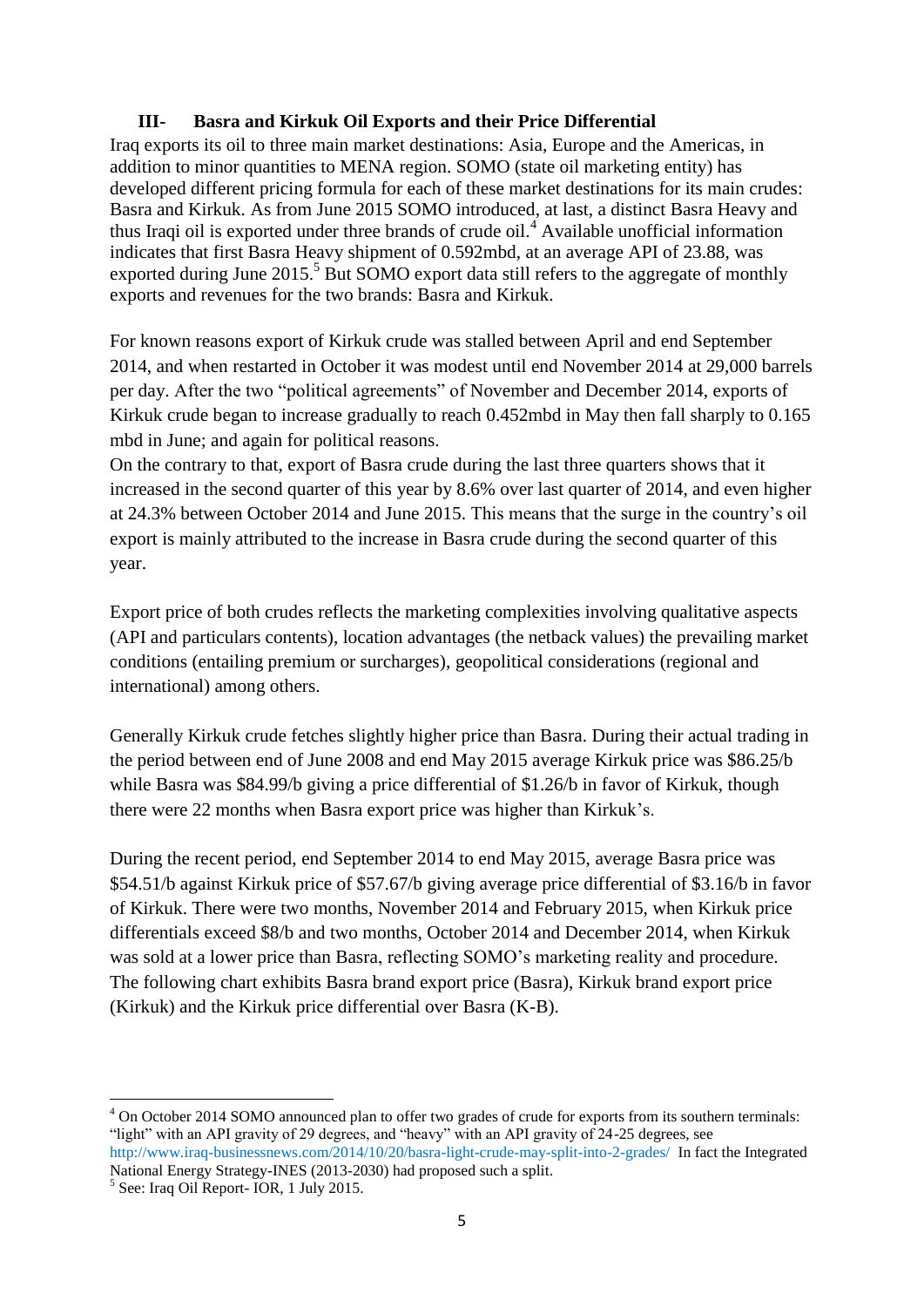**Chart 4 Basra & Kirkuk Oil Prices (Left Side) and Kirkuk Price Differential (K-B, Right Side): July 2008-June 2015 (\$/barrel)**



Source and notes for Chart 4: Author's compilation based on own data base compiled from MoO website

When addressing Kirkuk-Basra price differentials one needs to remember the transit-fee that Iraq pays to Turkey in accordance with the related concluded agreements between the two governments. These fees are not disclosed officially, but based on the related parameters of 2015 budget I estimate a transit fee of \$0.64/b. But what is more critical is whether Kirkuk crude will be exported by the federal government through SOMO; and this takes us to address, next, the relation with KRG.

#### **IV- Federal Government (IFG) and KRG Relationship**

Generally, the relationship between IFG and KRG has been awkward, difficult and mostly acrimonious post 2003. Though both sides trade accusations and with elaborated amounts, the successive annual state budgets unambiguously indict to KRG's persistent failure to meets its legal obligations and commitments; 2015 is no different.

Under the current government of Dr. Haider Al-Abadi IFG and KRG conclude two agreements: the first was a temporary one concluded in November 2014 between the Minister of Oil, Adil Abdul Mahdi, and KRG Premier, Nechirvan Barzani, according to which KRG exports 150 thousand barrel per day (kbd) from Kirkuk oilfields for the IFG in exchange of \$500 million to be paid to KRG.

The second was concluded between IFG and KRG on 2 December 2014 and a diluted version of it was incorporated in 2015 State Budget Law. In previous two articles I thoroughly addressed both agreement and 2015 budget,  $6$  therefore, there is no need to repeat them again.

**<sup>.</sup>** <sup>6</sup> Ahmed Mousa Jiyad, Iraq's budget 2015- It Deserves Careful Reading But Needs Serious Revision. Posted 30 Dec 2014 on IBN website: http://www.iraq-businessnews.com/reports/budget-2015-needs-serious-revision/ and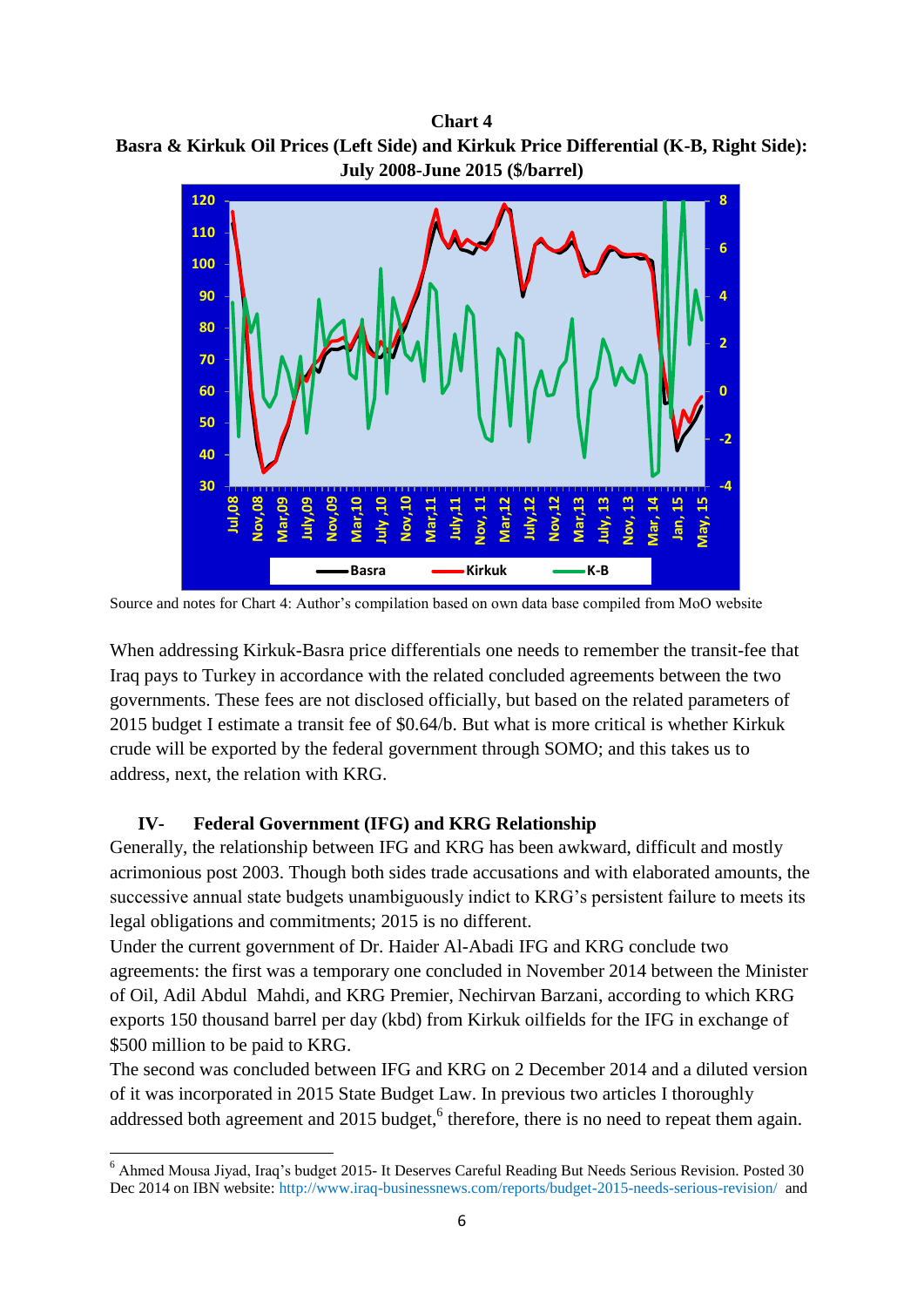Thus, in the remaining space the focus will be on the KRG fulfilment of its obligations in the first half of this year and the implication for the remaining part of the year.

The following table summarizes the main indicators pertaining to KRG budgetary commitments and performance, followed by brief review of its contents.

| Table 1                                                     |  |
|-------------------------------------------------------------|--|
| KRG' Budget Commitments Indicators (End: January-June 2015) |  |

| Commitments for Delivery to IFG through SOMO           | 550 kbd (1000 barrel per day) |
|--------------------------------------------------------|-------------------------------|
| Total Actual Delivery to SOMO                          | 53.742 mb (million barrels)   |
| Deficit in Total Actual Delivery to SOMO               | 46.358 mb (million barrels)   |
| Daily Actual Delivery to SOMO                          | $296$ kbd <sup>1</sup>        |
| Deficit in Daily Actual Delivery to SOMO               | 253 kbd (1000 barrel per day) |
| Total Value of Actual Delivery to SOMO                 | 2.923 \$billion               |
| Average Export Price of Actual Delivery to SOMO        | 54.39\$/b                     |
| Deficit in Export Revenues due to Non-Delivery to SOMO | 2.398\$billion                |
| Budget-Equalising Delivery During 2H-2015              | 800 kbd (1000 barrel per day) |

Source and notes for Table 1: Author's computation based on own data base;  $\frac{1}{x}$  calculated on the calendar number of days in a month not the actual export days and downtime considerations.

Under budget law, KRG is committed to deliver to IFG, through SOMO, 550 kbd: 300 kbd from Kirkuk oilfields, which is legally and constitutionally belongs to the IFG, and 250kbd from oil produced by KRG, against IFG commitment to pay 17% of actual budget expenditures, adjusted for sovereign obligations.

The "KRG oil delivery obligations" of 550kbd represents 16.7% of the 3.3mbd oil export adopted by the budget law; but KRG own oil (of 250kbd) represents only 7.6% against which KRG receives 17% actual budget expenditures. This, among other flaws in the related state budget, was one of the reasons why so many Iraqi oil professionals, parliamentarians and politicians had expressed their resentment and opposition to such a deal.

But KRG did not deliver during the first quarter of the year arguing that the budget commitment of 550kbd is an "annualized" base, implying that the remaining months of the year will compensate for any deficit. Months of April and May witnessed marked increase of KRG deliveries to SOMO, but they were far short of the budgetary commitment. By June KRG (and KR parliament) returned to the unilateral threatening approach, reducing drastically oil deliveries through SOMO to only 165kbd, calling for a new deal!

Thus, during the first half of 2015 KRG actually delivered to SOMO 53.7 million barrels of oil (possibly all of it from Kirkuk oilfields) at a rate of 296kbd, sold (by SOMO) at \$54.39/b, generating total oil export revenues of \$2.923 billion.

Obviously, these deliveries are much lower than committed under the annual budget. Accordingly, the deficit resulting so far from KRG non-compliance with budget law was 253kbd, accumulating 46.358 million barrels and thus causing a loss of oil export revenues totalled \$2.398 billion to national budget.

While KRG causing such losses to the national coffer, it actually maximising its independent export of oil. Available data on KRG independent exports shows dramatic increase during the

 $\overline{a}$ Ahmed Mousa Jiyad, The Balance Sheet of the Recent IFG-KRG Oil Deal in Iraq. Poste on IBN website on 11 December 2014 http://www.iraq-businessnews.com/reports/the-balance-sheet-of-the-recent-ifg-krg-oil-deal/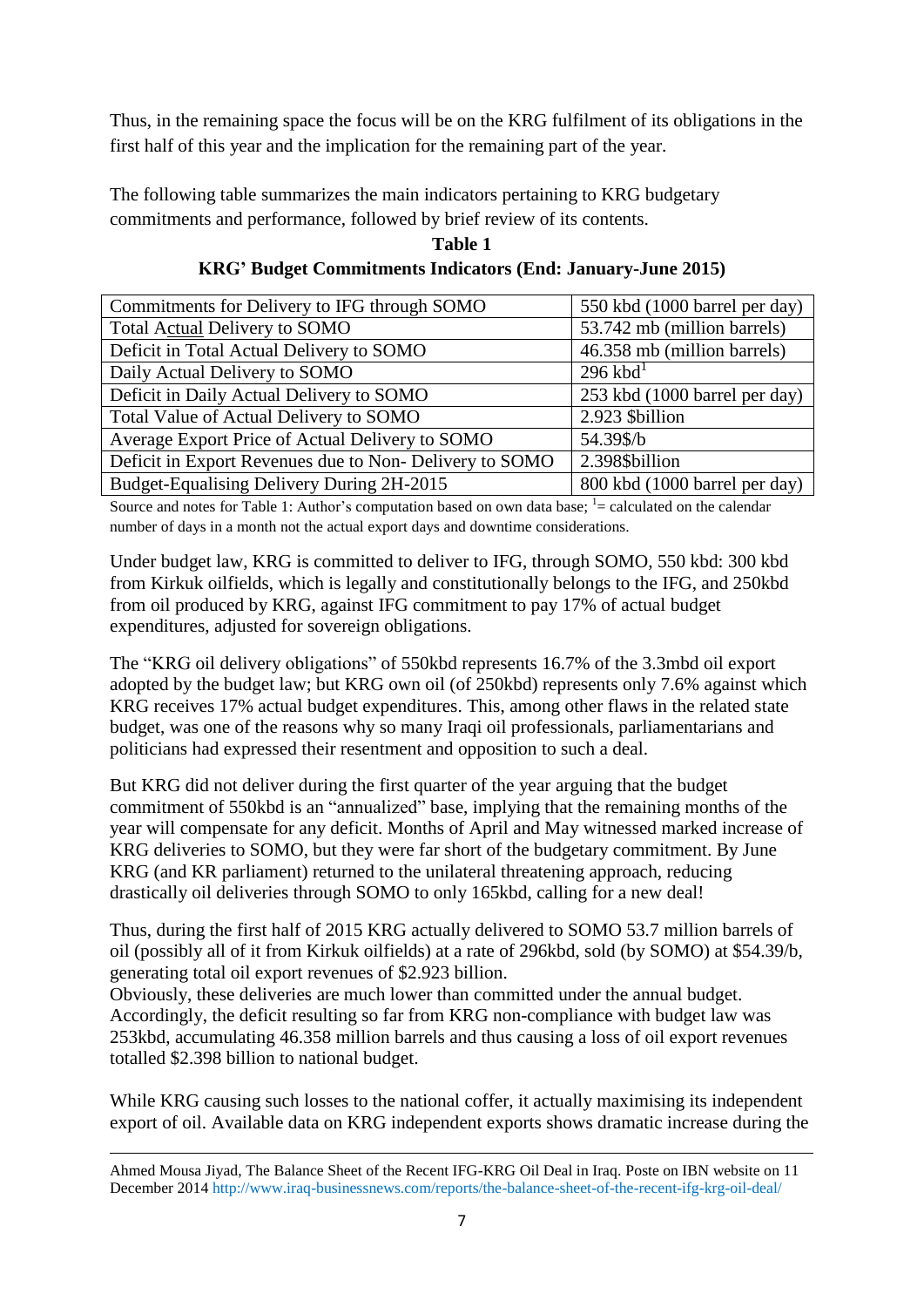second quarter of the year from 28kbd in April to 184kbd in May and 421kbd in June. KRG-MNR in June 2015 reports that its total export through Turkey was 17.131 million barrels out of which 4.493 million barrels through SOMO and the rest, 11.638 million barrels were exported independently.<sup>7</sup> But MNR monthly Report provides neither total export revenues nor the export price for the independently exported oil. This obvious absence of transparency makes it difficult to assess the economic burdens on national or regional economies of KRG policy.

As the following chart demonstrates KRG independent oil export has led to increasing monthly accumulated deficit on its part and also to increasing the equalization factor for future KRG monthly delivery obligation to breakeven its budgetary obligations.





Source and notes for Chart 5: Author's compilation based on own data base compiled from MoO website

Due to KRG's failure to face its 2015 budget oil delivery obligations its deficit began to accumulate monthly to reach 46.358 million barrels by end June 2015. Accordingly, the equalizer of its future monthly oil delivery (KRGEq) increases proportional to monthly deficit. At end January KRGEq value was 588kbd increasing to 800kbd by end June. In other words, to compensate for such non-compliance (and apply the annualized argument presented by KRG, as mentioned above) KRG has to deliver to IFG through SOMO **800kbd** during the second half of 2015 to equalize their budget commitment.

There are strong reasons to believe that KRG will not do that, intentionally and logistically. One could suspect that KRG knew that when they propose the annualization idea early in the year. The question is how was it possible that IFG accepted such a flawed argument during

<sup>7&</sup>lt;br>http://mnr.krg.org/index.php/en/press-releases/462-krg-publishes-the-monthly-export-report-for-june-2015 accessed 3 July 2015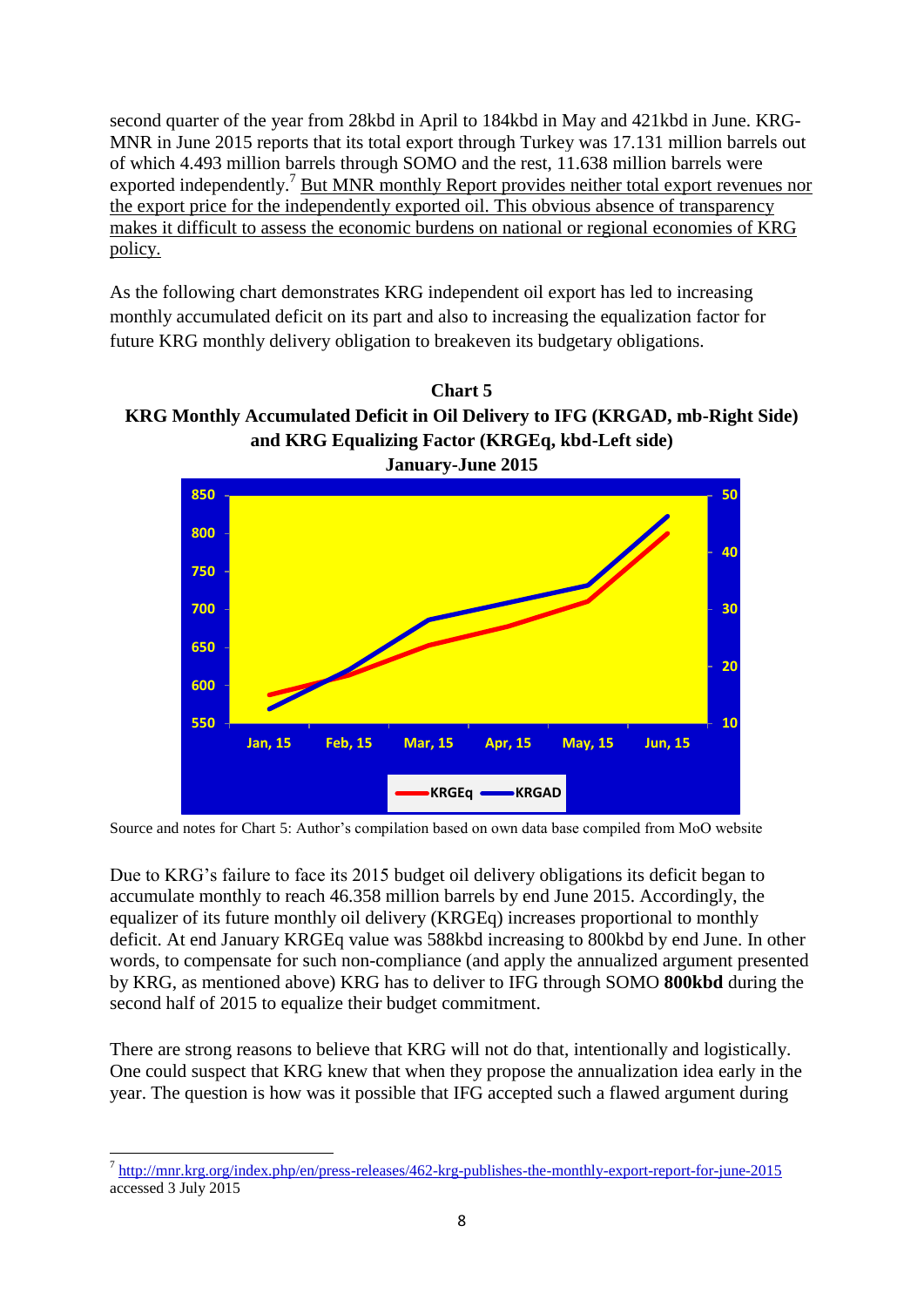the first half of this year? Probably this is why KRG proposed recently different arrangement than was agreed upon in 2 December 2014 and incorporated in state budget  $2015$ .<sup>8</sup>

# **V- Concluding and Further Remarks**

**.** 

Quarterly export data indicates significant surge of 17% during the second quarter of the year compared with its previous quarter due to an increase in Basra crude by 30.6 million barrels and Kirkuk crude by 11.1 million barrels. It is worth mentioning in this respects that such an increase in Iraqi oil exports confirms PRIX Global Index prediction for Iraq.<sup>9</sup> Also Iraq's export prices increased from an average of \$45.56/b during first quarter to \$54.47/b during first quarter.

Nevertheless, both oil export volume and oil prices have been much lower than anticipated in state budget for 2015, worsening further the fiscal deficit.

For oil export revenues to reach its budgetary breakeven the equalizer daily exports at a price of \$56/b should be ca. 4mbd. Moreover, if Iraqi oil price during the second half of the year continues to be under that threshold, which is likely, then the equalizer value increases accordingly. But under prevailing conditions production and export capacity in Iraq it is unlikely that the country deliver a daily export volume of4mbd for the entire second half of this year.

Indications on the relationship between IFG and KRG could make the above situation even more difficult with painful consequences. The silent data for the first half of the year clearly points to non-fulfilment of KRG to its budgetary obligations on one side and increasing its independent oil exports on the other; causing serious financial losses to national treasury. Expectedly, KRG puts much of the blame on IFG, both current and formers! As computed above, KRG has to deliver SOMO ca. 800kbd for the entire second half of 2015 to equalize its budgetary obligation. But again, and as recent political statements tell, KRG will not do that for whatever reasons.

This implies that the political agreement of 2 December 2014 failed miserably (for the IFG side only) and, thus, state budget faces unattainable targets.

Accordingly, the government and the Ministry of Oil might become obliged to take effective legal measures on the international level by re-activating previous legal actions pertaining illegal independent oil exports outside SOMO against all involved parties: sub-state, states, companies, tankers and buyers.<sup>10</sup> On the budget law side, the Council of Ministers might invoke relevant provisions for reciprocal relief from corresponding payments to  $KRG$ <sup>11</sup>

<sup>8</sup> Oil Minister, Adil Abdul Mahdi, confirms that KRG had assured IFG through two official letters dated 3 and 20 June 2015 that KRG will obey itself to deliver 550 kbd but they didn't. See *ShafaqNews*, نيوز شفق Sunday, 5 July 2015

<sup>&</sup>lt;sup>9</sup> The PRIX global index is a quarterly assessment aiming at forecasting political developments that can affect oil exports from the world's 20 largest oil exporters since exports from these countries are in turn an important factor in determining the oil price. PRIX draws on input from 261 country analysts (including this author). The range of possible index values is 0-100, where 0 represents a maximum reduction in oil exports, 100 represents a maximum increase in exports, and 50 represents no change. Iraq's index for the first two quarters of 2015 was 58.33 and 80.43 respectively. For more on PRIX see prixindex.net

<sup>&</sup>lt;sup>10</sup> As examples on the effects of international legal action by the Ministry of Oil are the "outsidecourt" settlement agreement by which the Marine Management Services –MMS committed to refrain from lauding and transporting oil from KRG without SOMO's prior. See,

<http://www.oil.gov.iq/index.php?name=News&file=article&sid=803>accessed 2 April 2015; also the arbitration case launched by Iraq, on 23 May 2014, against the Turkish government and its pipeline operator Botaş before the Court of Arbitration at the International Chamber of Commerce in Paris,